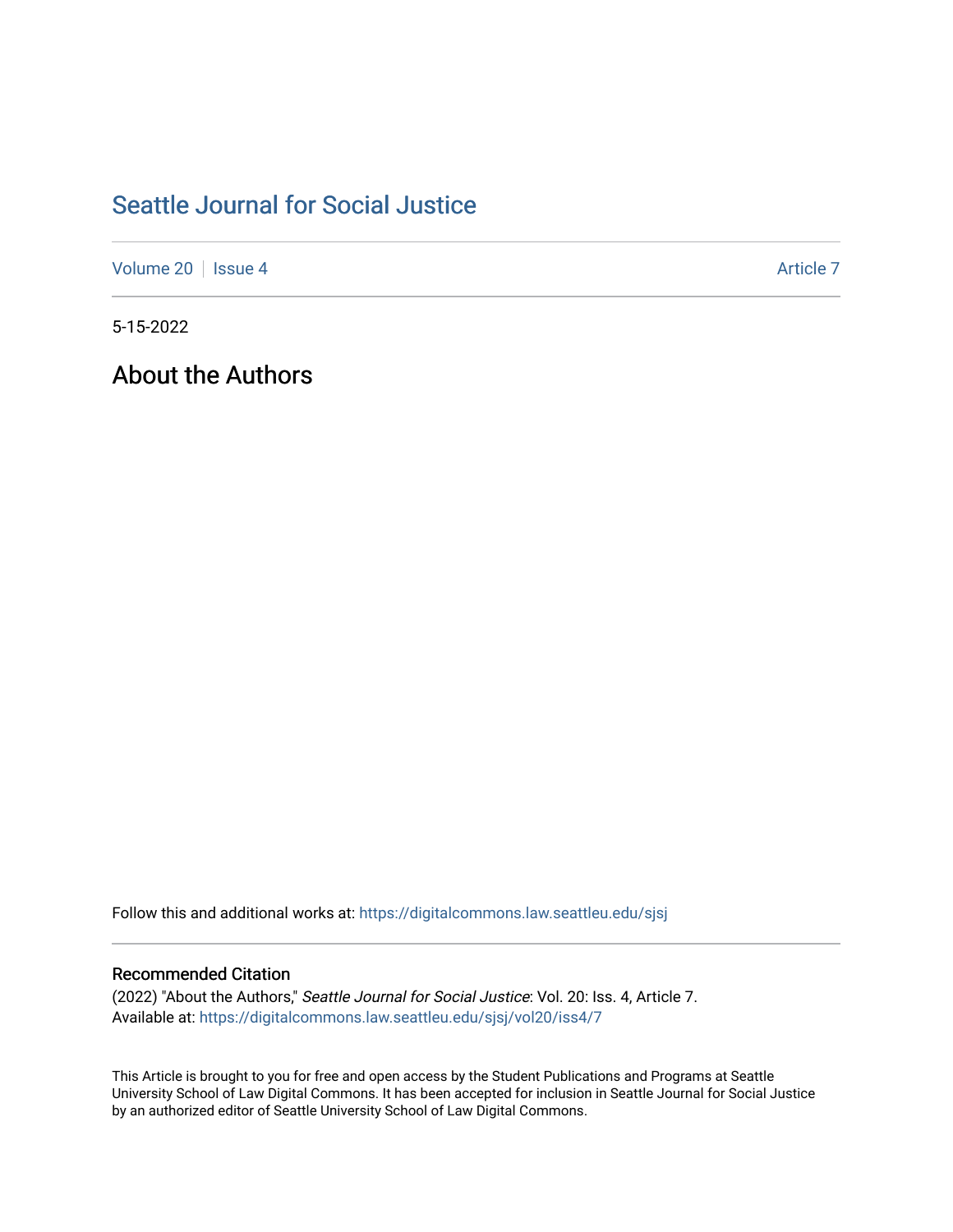### TAYYAB MAHMUD

Tayyab Mahmud is a Professor at Seattle University School of Law, where he has also served as Associate Dean for Research and Faculty Development and Director, Center for Global Justice. He has published extensively in the areas of comparative constitutional law, human rights, international law, legal history, and legal theory. From 2006–2008, he was Co-President of the Society of American Law Teachers (SALT). Currently, he serves on the Steering Committee of the Board of Directors of Latina/o Critical Legal Studies, Inc. (LatCrit).

#### BERTA ESPERANZA HERNÁNDEZ-TRUYOL

Berta Esperanza Hernández-Truyol currently holds the Stephen C. O'Connell Chair at the University of Florida Fredric G. Levin College of Law. She is a human rights scholar whose initiatives seek to develop, expand, and transform the human rights discourse. She utilizes an interdisciplinary and international framework to promote human well-being and social justice around the globe. Hernández-Truyol focuses on issues of gender, race, ethnicity, culture, sexuality, language, and other marginabilities as well as their interconnections. Often centering on Latinas and la Cultura Latina, her body of work includes over 100 articles and chapters that critically examine equality, privacy, and dignity through a human rights lens. Currently, she is developing an innovative, justice-seeking theory on awakening the law. Myriad disciplines embrace the awakening concept which fosters the attaining of a deep consciousness about and connection with the human condition.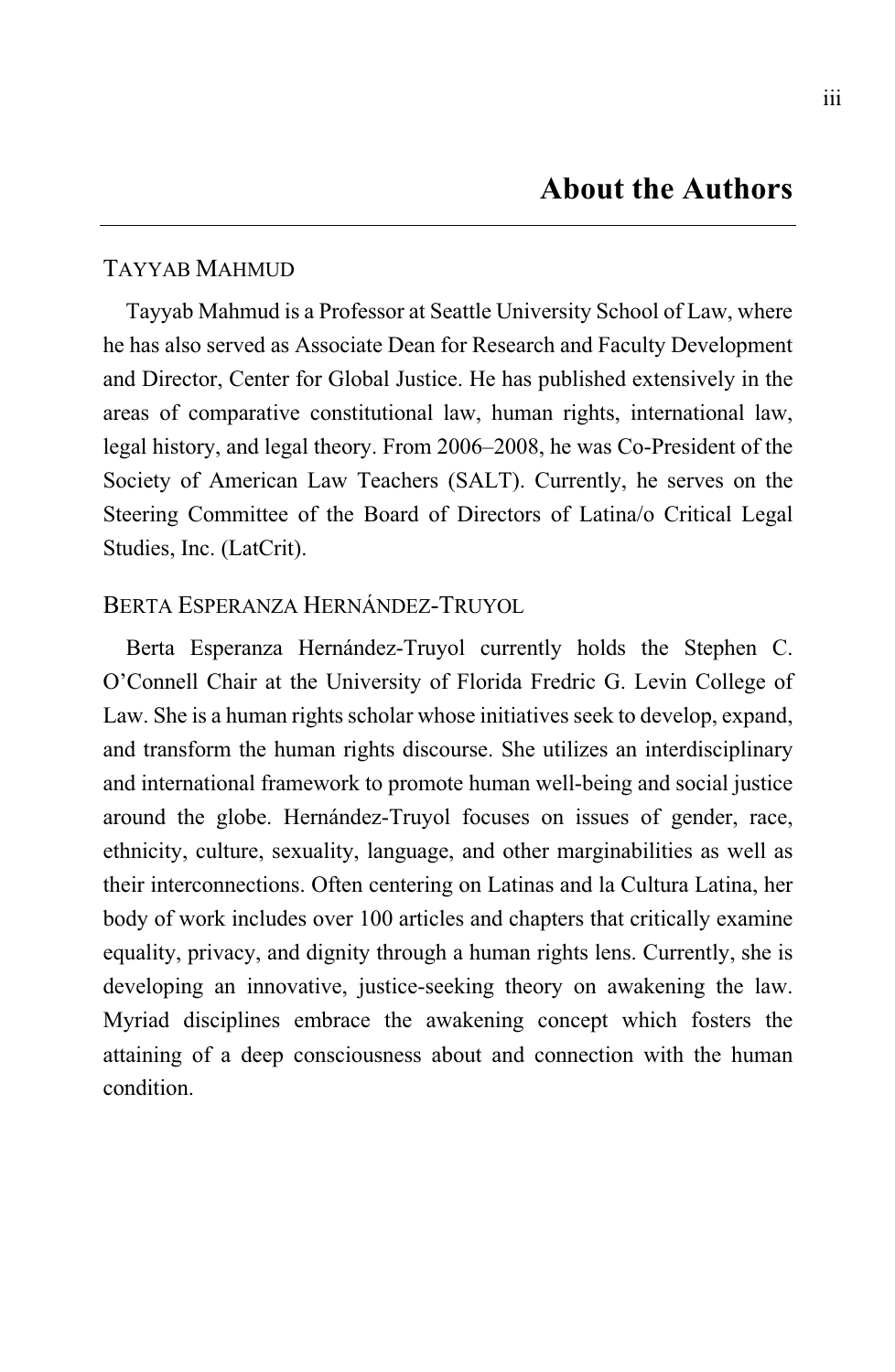### ELIZABETH L. MACDOWELL

Elizabeth L. MacDowell is a Professor of Law at the William S. Boyd School of Law at the University of Nevada, Las Vegas. She has taught and directed live client clinics at Boyd since 2010, including the Family Justice Clinic, focusing on families and communities impacted by intersecting state regulatory regimes, and (since Fall 2020) the Policing and Protest Clinic, a community lawyering clinic emerging from the BLM movement. She also teaches Criminal Procedure, and introduced Boyd's first Poverty Law course in 2018, which she continues to teach. Professor MacDowell's scholarship examines and theorizes the nexus of identity, state regulation, and access to justice. She was named a Bellow Scholar for 2013 by the AALS Clinical Section for her empirical study of domestic violence selfhelp clinics, and was awarded a Fulbright Scholarship in 2017–2018 for her project, Advocacy at the Intersection: Providing Access to Justice for Domestic Violence Survivors in Family Courts in Turkey and the U.S. She presents her scholarship and lectures internationally.

# NINA L. TERZIAN

Nina L. Terzian, Esq. is a first-generation college and law school graduate and the first attorney of her family. Her interests and identities as a queer, neurodivergent second-generation Armenian American "eldest daughter" have driven her work to connect with grassroots organizers, visionaries, and strategic networks centering local sustainability, collective and individual healing, and community support. She is a 2021 graduate of the William S. Boyd School of Law at the University of Nevada, Las Vegas, where she served on the Executive Board of OUTLaws (the law student LGBTQI+ association) and as a student liaison for Boyd's Race, Gender, and Policing Board. Nina participated in the founding meetings for the Justice Reform and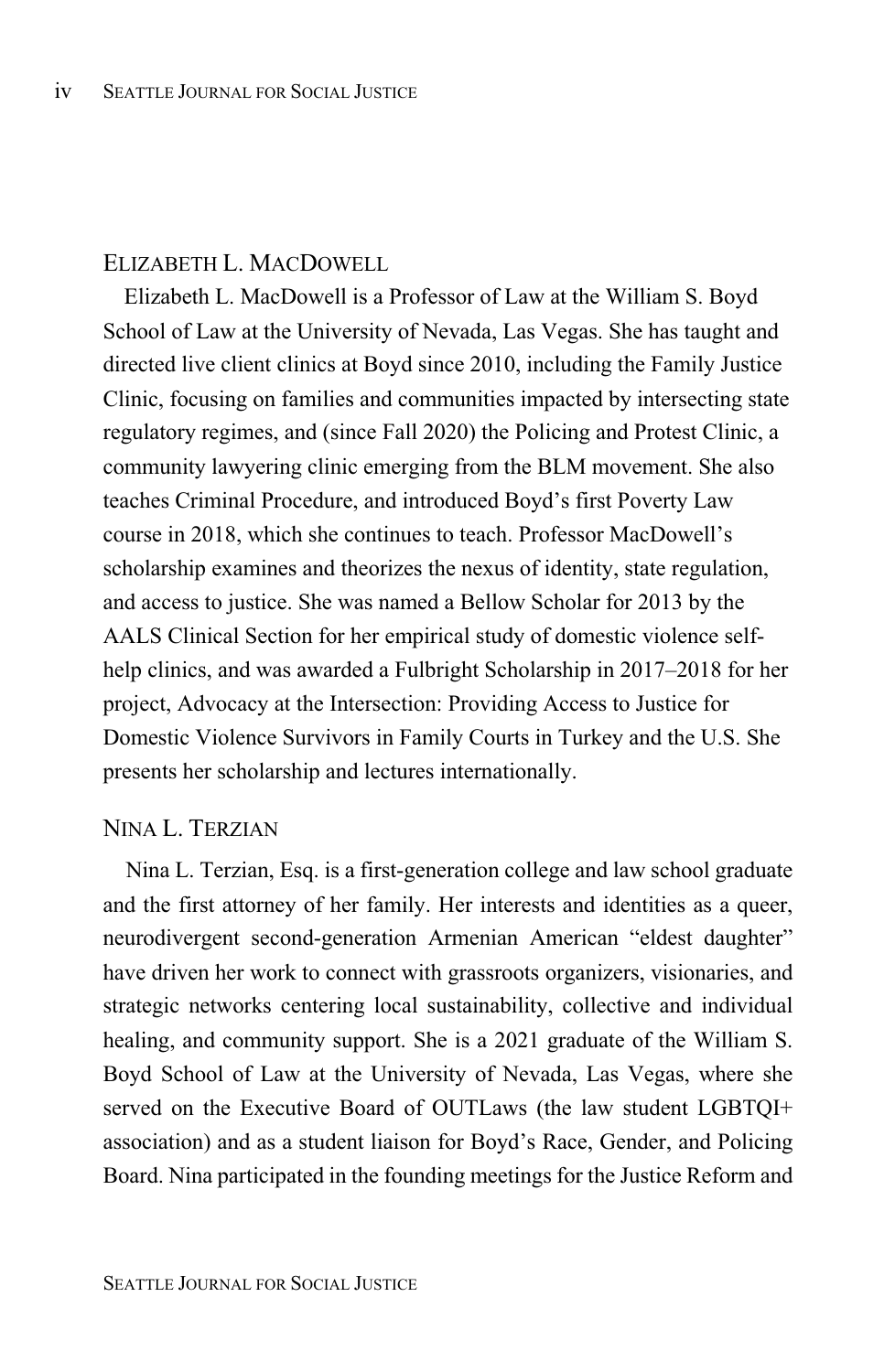Accountability Association (a local coalition-based legislative advocacy group). In 2020, she earned a CALI Award for her work as a student attorney and founding member of the Policing and Protest Clinic directed by Professor Elizabeth MacDowell. She currently practices law in Las Vegas, NV, at Koeller, Nebeker, Carlson & Haluck, LLP.

#### HUGO ROJAS

Hugo Rojas is a Lecturer in Sociology of Law and Human Rights at Alberto Hurtado University and a Researcher at the Millennium Institute on Violence and Democracy (VioDemos). He has a Ph.D. in Sociology (Oxford), an M.Sc. in Law, Anthropology & Society (LSE), and an M.Sc. in Management and Public Policy (UAI). His most recent books are HUMAN RIGHTS AND TRANSITIONAL JUSTICE IN CHILE (with M. Shaftoe, Palgrave Macmillan 2022), PAST HUMAN RIGHTS VIOLATIONS AND THE QUESTION OF INDIFFERENCE: THE CASE OF CHILE (Palgrave Macmillan 2022), and LITIGACIÓN PENAL ESTRATÉGICA EN JUICIOS ORALES (with R. Blanco, L. Moreno & M. Decap, Tirant lo Blanch 2021).

# CECI LOPEZ

Ceci Lopez is an assistant professor and director of the Law, Diversity and Justice (LDJ) program at Fairhaven College of Interdisciplinary Studies, Western Washington University. Ceci is a graduate of the LDJ program ('08), where she found her passion for the law and critical legal theory. She attended University of Washington School of Law ('11 & '12) where she obtained a JD and LLM in Taxation degrees. Born and raised in Guatemala during the civil war, Lopez incorporates her observations about power dynamics and community resiliency during the war in all of her classes and her research. Lopez, honoring her ancestral knowledge of love, focuses her research and inquiry around developing/dreaming of systems of social organization that are centered in notions of justice as healing, collaboration, and community building.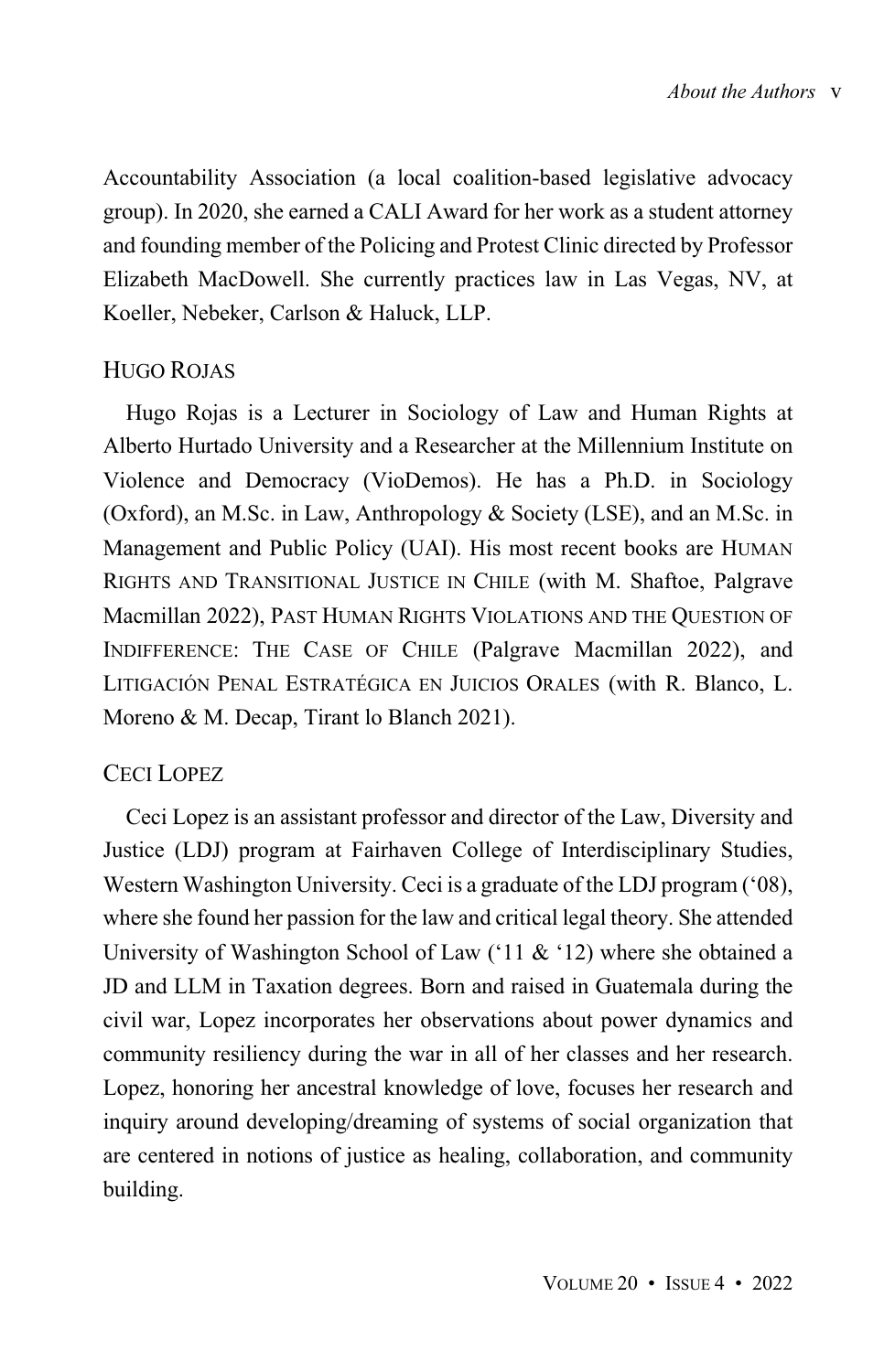# DOLORES CALDERÓN

Dolores Calderón is an associate professor at Fairhaven College of Interdisciplinary Studies at Western Washington University. Calderón teaches in the Law, Diversity and Justice Program and the Education and Social Justice Minor. As a researcher who embodies the complicated subjectivities of the U.S./Mexico border—Mexican (arrivant/immigrant), Indigenous (Pueblo), and U.S. citizen—Calderón is interested in researching and participating in work that untangles and unpacks the complicated way multiple colonialisms impact decolonial practices in education.

#### FRANCISCO VALDES

Francisco Valdes teaches constitutional law and systemic advocacy law at the University of Miami, and is a founding member of the LatCrit Board.

#### STEVEN W. BENDER

Steven Bender is a national academic leader in helping to articulate a vision for an antisubordination future and to implement that vision within law and society. Among his honors, the Minority Groups Section of the Association of American Law Schools presented him with the C. Clyde Ferguson, Jr., Award, a prestigious national award recognizing scholarly reputation, mentoring of junior faculty, and teaching excellence. He joined the Seattle University Law faculty from the University of Oregon in 2011 and served as Associate Dean for Research and Faculty Development from 2014–2017 and is now the Associate Dean for Planning and Strategic Initiatives. Associate Dean Bender is an elected member of the American Law Institute, the American College of Real Estate Lawyers, and the American College of Mortgage Attorneys. During 2009–2011, Bender served as co-president of the Society of American Law Teachers (SALT) and also served multiple leadership roles in LatCrit. He is also the co-founder of the Law and Society Association collaborative research network for displaced persons.